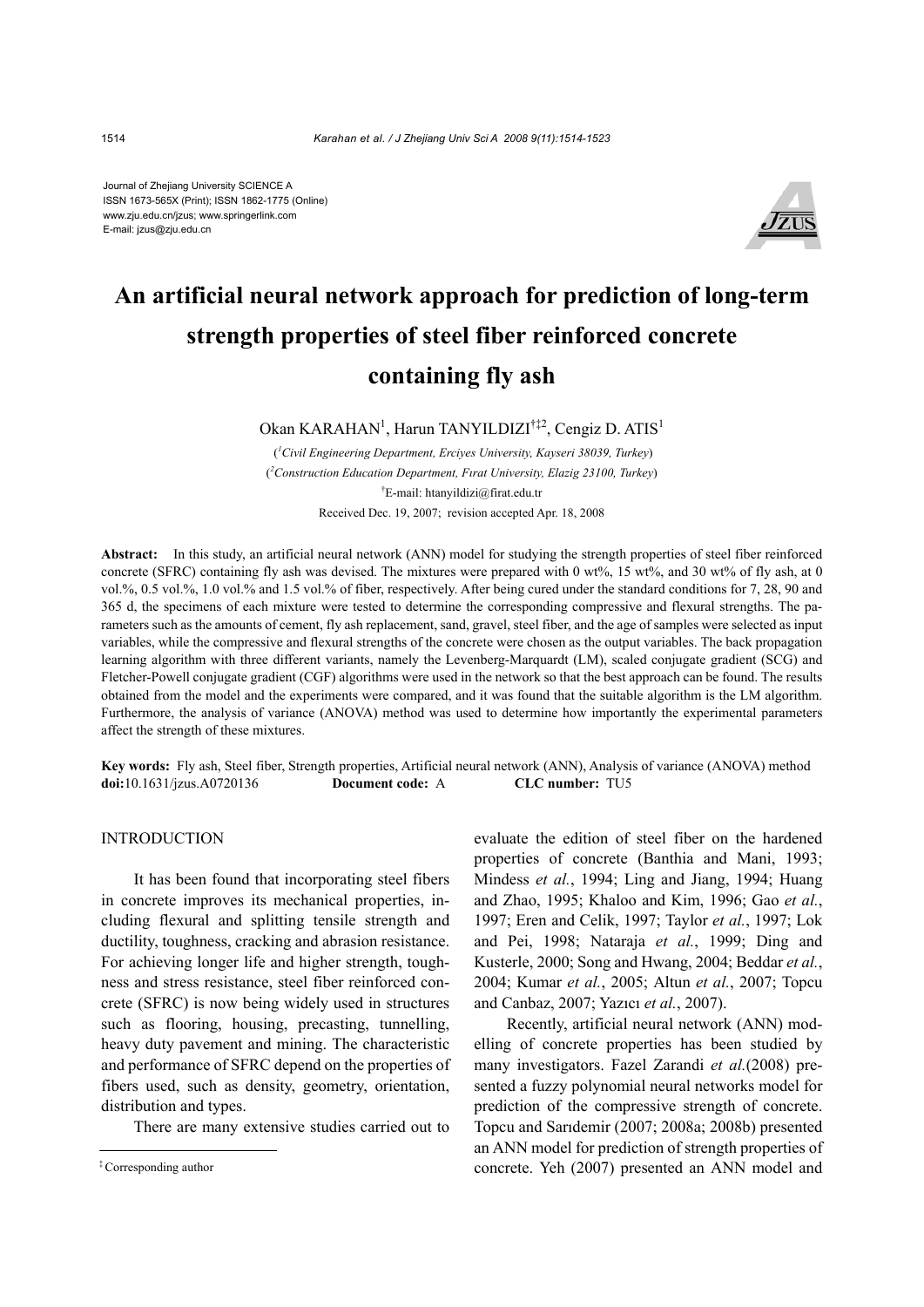second-order regressions for prediction of slump flow of concrete. Demir (2008) presented an ANN model for prediction of elastic modulus of concrete. Altun *et al.*(2008) presented an ANN model for compressive strength of lightweight concrete containing steel fiber, but did not cover the topic on the long-term strength properties (compressive strength and flexural strength) of concrete containing fly ash and steel fiber. Because of this, an ANN model with three different learning algorithms, namely the Levenberg-Marquardt (LM), scaled conjugate gradient (SCG) and Fletcher-Powell conjugaten gradient (CGF) algorithms, has been devised to predict the strength properties of concrete containing fly ash and steel fiber. Furthermore, the effect of the experimental parameters on strength properties was evaluated statistically and the level of significance of the parameters affecting strength properties was determined by using analysis of variance (ANOVA) method.

## EXPERIMENTAL PROGRAM

#### **Properties of materials used**

## 1. Cement

The Portland cement CEM I 42.5 R with a specific gravity of 3.16  $g/cm<sup>3</sup>$  was used in this study. Its initial and final setting time was 138 h and 203 h, respectively. The Blaine specific surface area was  $3250 \text{ cm}^2/\text{g}$ . Its chemical compositions are shown in Table 1.

| Table 1 Chemical composition of cement (wt%) |                                      |  |  |  |  |  |
|----------------------------------------------|--------------------------------------|--|--|--|--|--|
| Oxide                                        | Weight content   Oxide Weight conten |  |  |  |  |  |

| Oxide                          |       |                   | Weight content   Oxide Weight content |
|--------------------------------|-------|-------------------|---------------------------------------|
| SiO <sub>2</sub>               | 19.71 | SO <sub>3</sub>   | 2.72                                  |
| $Al_2O_3$                      | 5.20  | $K_2O$            | 0.90                                  |
| Fe <sub>2</sub> O <sub>3</sub> | 3.73  | Na <sub>2</sub> O | 0.25                                  |
| CaO                            | 62.91 | MgO               | 2.54                                  |
| Loss on ignition               | 0.96  |                   |                                       |

2. Fly ash

Fly ash used was obtained from a new built Sugozu power station located in southern Turkey. Its chemical composition is presented in Table 2 together with the standard specifications. According to ASTM C-618 (1998) standard this fly ash can be classified as Class F fly ash. Specific gravity and Blaine specific surface area of this ash are found to be 2.31 and 2900

 $\text{cm}^2/\text{g}$ , respectively. It can be seen from Table 2 that this fly ash satisfies the requirement of both ASTM C-618 (1998) and TS EN 450 (1998) standards.

**Table 2 Limits of standards for chemical composition of fly ash (wt%)** 

|                                |       | Standard                    |                   |  |
|--------------------------------|-------|-----------------------------|-------------------|--|
| Chemical composition Fly ash   |       | <b>ASTM C-618 TS EN 450</b> |                   |  |
| SiO <sub>2</sub>               | 52.50 |                             |                   |  |
| $Al_2O_3$                      | 22.82 |                             |                   |  |
| Fe <sub>2</sub> O <sub>3</sub> | 5.34  |                             |                   |  |
| $SiO2+Al2O3+Fe2O3$             | 80.66 | $70.0$ min                  |                   |  |
| Cao                            | 7.16  |                             |                   |  |
| MgO                            | 2.56  | $5.0$ max                   |                   |  |
| $Cl^{-}$                       | 0.003 |                             | $0.1$ max         |  |
| Free CaO                       | 0.10  |                             | $1.0 \text{ max}$ |  |
| $K_2O$                         | 0.99  |                             |                   |  |
| Na <sub>2</sub> O              | 0.48  | $1.5 \text{ max}$           |                   |  |
| SO <sub>3</sub>                | 0.20  | $5.0$ max                   | $3.0 \text{ max}$ |  |
| Loss on ignition               | 3.35  | $6.0$ max                   | $5.0$ max         |  |
| Moisture                       | 0.07  | $3.0 \text{ max}$           |                   |  |

# 3. Aggregate and its grading

Dry and clean natural river aggregate was used in concrete mixture. The gravel was 16 mm maximum nominal size with 1.1% absorption value and its relative density at saturated surface dry (SSD) condition was 2.70. The absorption value of the sand used was 1.2% and its relative density at SSD condition was 2.61. The grading of the mixed aggregate is presented in Table 3.

**Table 3 Mixed aggregate gradation** 

|               |          |          | Particle size Weight content Particle size Weight content |
|---------------|----------|----------|-----------------------------------------------------------|
| (mm)          | $(wt\%)$ | (mm)     | $(wt\%)$                                                  |
| $0 - 0.25$    | 3.5      | $2 - 4$  | 18.5                                                      |
| $0.25 - 0.50$ | 112      | $4 - 8$  | 31.1                                                      |
| $0.5 - 1.0$   | 5.2      | $8 - 16$ | 23.4                                                      |
| $1 - 2$       | 71       |          |                                                           |

4. Fiber

An RC 65/35 BN type low carbon steel with both ends hooked was used as fiber. The steel fibers have length of 35 mm, diameter of 0.55 mm, aspect ratio of 64, and density of 7.85  $g/cm<sup>3</sup>$ .

5. Plasticizer

A commercial carboxylic type hyperplasticizer was used to maintain the workability of fresh concrete. The dosage of hyper plasticizer was kept constant at 1% by mass of the binder content of concrete.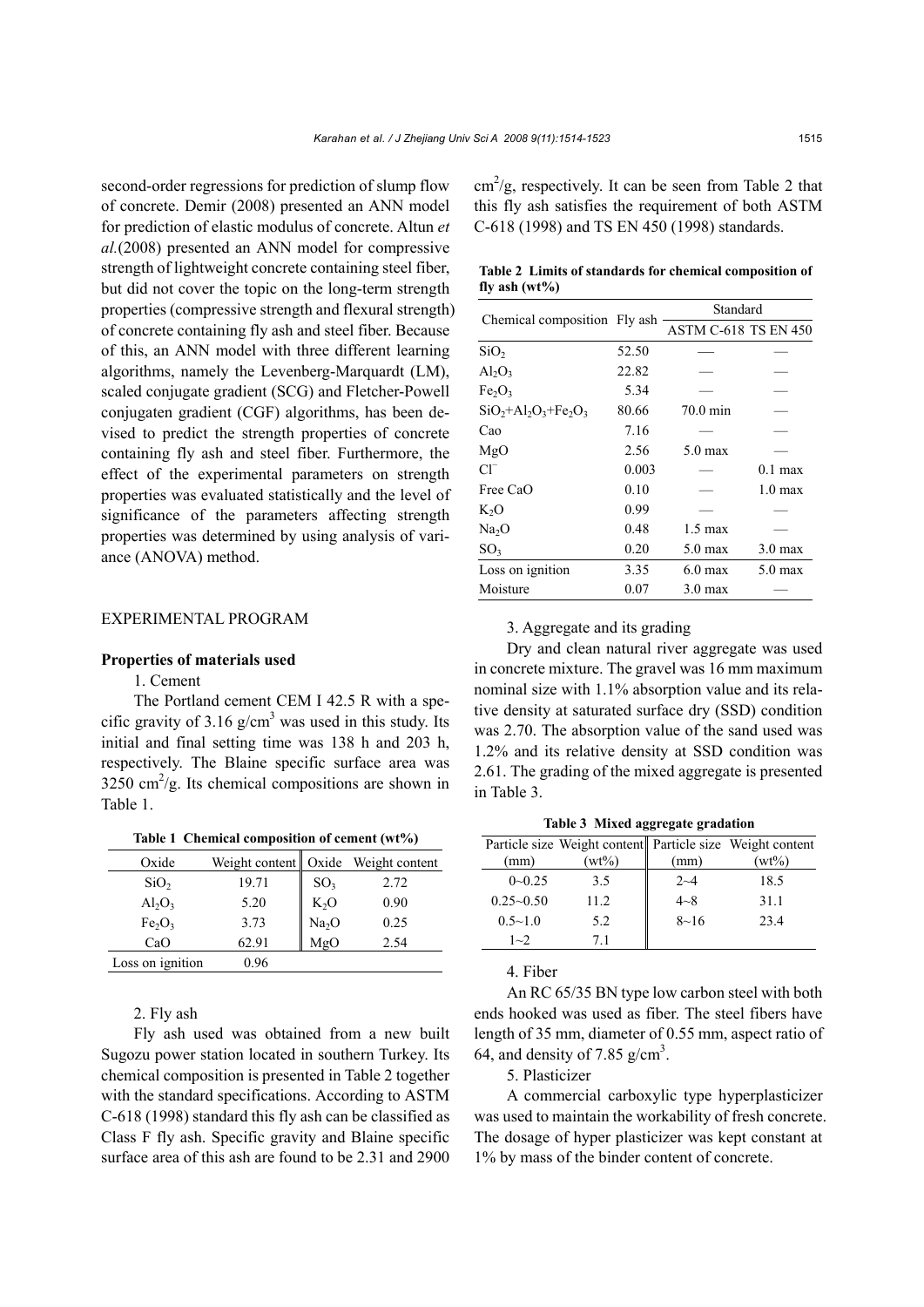#### **Mixture composition**

Table 4 shows the detailed test variables, in which four levels exist. Approximate concrete compositions are given in Table 5 in the unit of per cubic meter. Mixture design is made using absolute volume method. At the beginning of the mixture design, binder content of 400 kg/m<sup>3</sup> and water-cement ratio of 0.35 were chosen as constant parameters, then, the volume of aggregate was determined for the control Portland cement concrete by assuming approximately  $2\%$  (v/v) air is entrapped in fresh concrete. The volume of aggregate was used to determine the aggregate weight. Fresh fiber reinforced concretes containing 0 vol.%, 0.5 vol.%, 1.0 vol.% and 1.5 vol.% steel fiber by volume of concrete basis were prepared containing  $0 \text{ wt\%}$ ,  $15 \text{ wt\%}$  and  $30 \text{ wt\%}$  fly ash as cement replacement on mass basis, respectively. Aggregate weight in the cubic meter was adjusted when fly ash or fiber was introduced into concrete.

**Table 4 Levels of the variables for compressive and flexural strength**

|     | Level Time $T(d)$ Steel fiber $S(vol.%)$ Fly ash $F(wt%)$ |    |
|-----|-----------------------------------------------------------|----|
|     |                                                           |    |
| 28  | 05                                                        | 15 |
| 90  |                                                           | 30 |
| 365 |                                                           |    |

| Table 5 Concrete compositions for a cubic meter |  |  |
|-------------------------------------------------|--|--|
|                                                 |  |  |

| No.            | Cement Fly ash $(kg/m3) (kg/m3)$ |          | Water<br>$(L/m^3)$ | Plasti-<br>cizer<br>$\frac{\text{kg}}{\text{m}^3}$ | Sand<br>$(kg/m^3)$ $(kg/m^3)$ | Gravel | <b>Stell</b><br>fiber<br>(kg/m) |
|----------------|----------------------------------|----------|--------------------|----------------------------------------------------|-------------------------------|--------|---------------------------------|
| A <sub>1</sub> | 400                              | $\theta$ | 140                | 4                                                  | 756                           | 1.135  | 0                               |
| A2             | 400                              | 0        | 140                | 4                                                  | 751                           | 1.127  | 39.25                           |
| A3             | 400                              | $\theta$ | 140                | 4                                                  | 746                           | 1.119  | 78.50                           |
| A4             | 400                              | 0        | 140                | 4                                                  | 740                           | 1.111  | 117.75                          |
| B1             | 340                              | 60       | 140                | $\overline{4}$                                     | 750                           | 1.124  | 0                               |
| B2             | 340                              | 60       | 140                | 4                                                  | 744                           | 1.116  | 39.25                           |
| B3             | 340                              | 60       | 140                | 4                                                  | 739                           | 1.108  | 78.50                           |
| B4             | 340                              | 60       | 140                | 4                                                  | 734                           | 1.100  | 117.75                          |
| C <sub>1</sub> | 280                              | 120      | 140                | $\overline{4}$                                     | 742                           | 1.114  | $\theta$                        |
| C <sub>2</sub> | 280                              | 120      | 140                | 4                                                  | 737                           | 1.106  | 39.25                           |
| C <sub>3</sub> | 280                              | 120      | 140                | 4                                                  | 732                           | 1.097  | 78.50                           |
| C4             | 280                              | 120      | 140                | 4                                                  | 726                           | 1.090  | 117.75                          |

## **Preparation and testing of specimens**

The procedure for mixing the fiber-reinforced concrete is as follows. First, the gravel and sand were placed in a concrete mixer and dry-mixed for 1 min. Second, the cement, fly ash and fiber were spread and dry-mixed for 1 min. Third, the mixing water (90 vol.%) was slowly added in and mixed for 2 min. Fourth, the remaining mixing water (10 vol.%) and plasticizer were added in and mixed for 3 min. Last, the freshly mixed fiber-reinforced fly ash concrete was cast into 150 mm cubes and 100 mm×100 mm×500 mm beams separately for later compressive strength and flexural tensile strength tests, respectively. After casting, each of the specimens was allowed to stand for 24 h in the laboratory before demolding. Demoulded specimens were stored in water at  $(23\pm2)$  °C until testing days.

Compressive and flexural strength was measured up to 365 d of testing. All the specimens were tested by using per Turkish Standard Specifications for testing hardened concrete TS-EN 12390-1,2,3,4,5 (2002; 2002; 2003; 2002; 2002).

# STATISTICAL ANALYSIS OF EXPERIMENTAL RESULTS

In this study, ANOVA and *F*-test were performed to evaluate statistically the major process parameters and their contributions to the strength of the SFRC containing fly ash.  $F_{A_0}$  is *F*-test for variance comparison. Statistically, there is a tool which provides a decision at some confidence level as to whether these estimates are significantly different. This tool is called an *F*-test. When *F*-value becomes large enough, the two sample variances are accepted as being unequal at some confidence level. *F*-tables which list the required *F*-ratios to achieve some confidence level are provided in the appendixes (Ross, 1996; Liao *et al.*, 1997; Lin *et al.*, 2000).

In the ANOVA, a loss function is used to calculate the deviation between the experimental value and the desired value. Some characteristics, such as bond strength, compressive strength and splitting tensile strength, are not negative and are called the larger-the better type quality characteristics. The larger characteristics indicate a better performance (compressive and flexural strength), as far as the strength properties of SFRC containing fly ash are concerned. Therefore, the "larger is better (LB)" loss function for strength properties was selected to obtain the optimal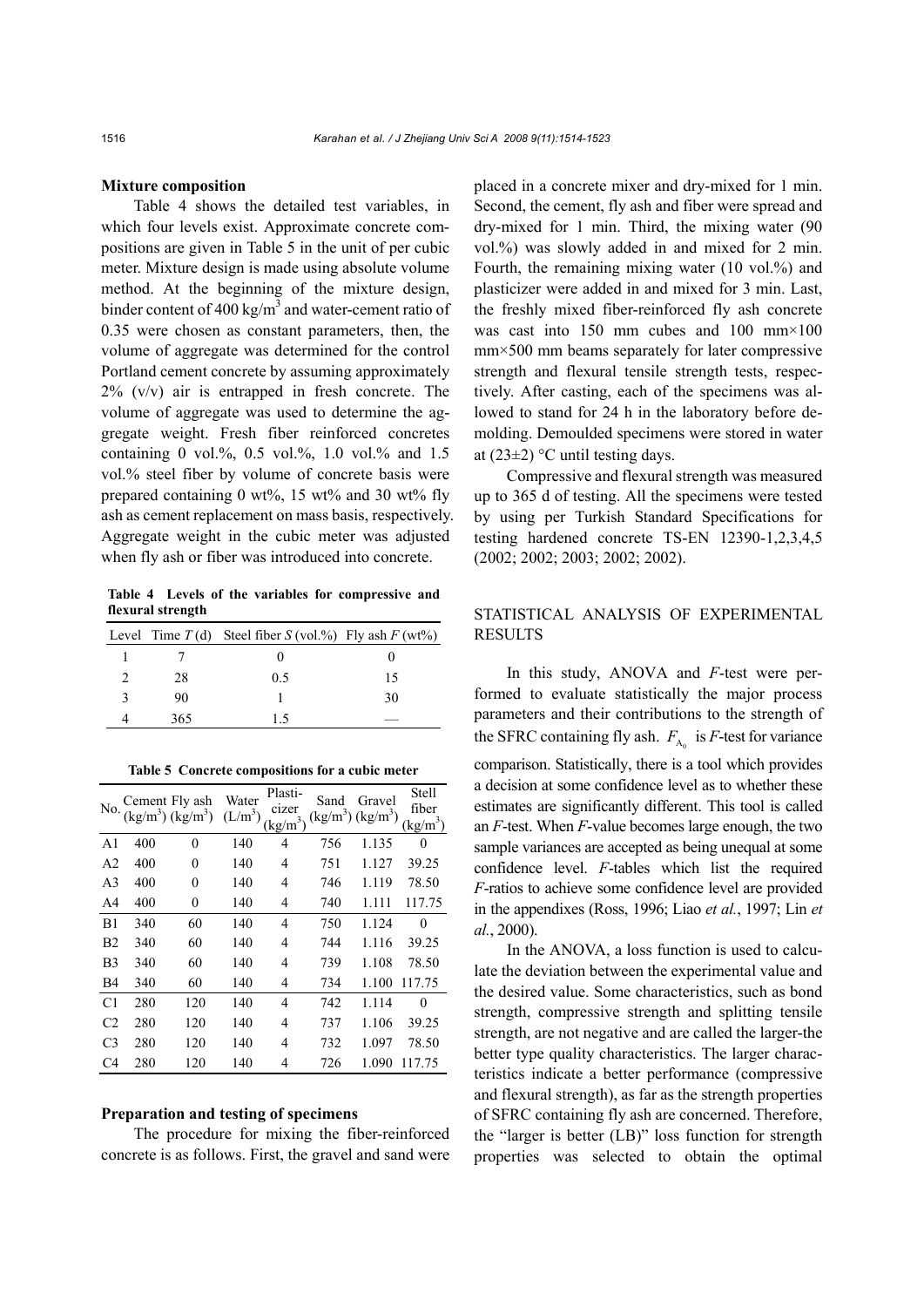conditions (Eq.(1)). The loss function  $L_{ij}$  of LB performance characteristic can be expressed as

$$
L_{ij} = \frac{1}{n} \sum_{k=1}^{n} \frac{1}{y_{ijk}^2},
$$
 (1)

where  $L_{ii}$  is the loss function of the *i*th performance characteristic in the *j*th experiment, *n* the number of tests, and *yijk* the experimental value of the *i*th performance characteristics in the *j*th experiment at the *k*th test.

The loss function is further transformed into a signal-to-noise (S/N) ratio for determining the performance characteristic deviating from the desired value. The S/N ratio  $n_{ij}$  for the *i*th performance characteristic in the *j*th experiment can be expressed as

$$
n_{ij} = -10 \lg L_{ij}.\tag{2}
$$

The control factors and the levels given in Table 4 were used for calculating the S/N ratio. The S/N ratios of the strength properties of SFRC containing fly ash were calculated for each level of the experimental parameters. Furthermore, the ANOVA and *F*-test values were calculated.

#### **Compressive strength**

Compressive strength of concrete mixture was measured at the ages of 7, 28, 90 and 365 d. The results are presented in Table 6. The compressive strength listed on the table shows no obvious evidence of any optimum fiber content for concrete existing. In the 0.5 vol.%, 1.0 vol.% and 1.5 vol.% fiber content groups, there is a slight increase of compressive strength with addition of steel fiber at 7, 28, 90 and 365 d. The addition of steel fibers into the concrete mixture did not significantly improve its ultimate compressive strength, but only a small increase was observed in both short- and long-term curing time.

Based on the S/N ratio, the maximum

compressive strength was obtained at 365 d, for the 1.5 vol.% of steel fiber and 0 wt% of fly ash admixture (Table 7). The results of ANOVA for the compressive strength properties of SFRC containing fly ash are presented in Table 8.

As shown in Table 8, the compressive strength properties of SFRC containing fly ash have obtained higher  $F_{A_0}$  values. The analysis indicated that the experimental error was very low at a level of 3.30%. Table 8 shows the relative importance of the experimental parameters used in this study on the compressive strength properties of SFRC containing fly ash, and that the time has an utmost importance on compressive strength.

**Table 6 Compressive strength results** 

| Mixture Fly ash |           | Steel                     |      | Compressive strength (MPa) |      |       |
|-----------------|-----------|---------------------------|------|----------------------------|------|-------|
| No.             | $F(wt\%)$ | fiber $S$<br>$(vol. \% )$ | 7 d  | 28d                        | 90 d | 365d  |
| A <sub>1</sub>  | 0         | $\theta$                  | 64.4 | 77.1                       | 86.5 | 102.8 |
| A <sub>2</sub>  | 0         | 0.5                       | 65.5 | 78.2                       | 84.4 | 100.9 |
| A <sub>3</sub>  | 0         | 1.0                       | 63.0 | 80.5                       | 88.2 | 96.4  |
| A4              | 0         | 1.5                       | 66.7 | 81.0                       | 89.3 | 97.7  |
| B1              | 15        | $\theta$                  | 55.1 | 67.8                       | 80.2 | 94.5  |
| B <sub>2</sub>  | 15        | 0.5                       | 55.4 | 68.3                       | 78.2 | 94.2  |
| B3              | 15        | 1.0                       | 54.6 | 71.7                       | 81.2 | 94.5  |
| B4              | 15        | 1.5                       | 58.7 | 72.7                       | 83.1 | 98.5  |
| C1              | 30        | $\theta$                  | 51.0 | 63.6                       | 77.6 | 93.4  |
| C <sub>2</sub>  | 30        | 0.5                       | 52.1 | 64.4                       | 81.5 | 95.5  |
| C <sub>3</sub>  | 30        | 1.0                       | 53.3 | 65.0                       | 79.6 | 95.5  |
| C4              | 30        | 1.5                       | 53.6 | 60.7                       | 78.5 | 93.4  |

#### **Table 7 S/N ratio of compressive strength\***

| Level |         | Mean $S/N$ ratio (dB) |         |
|-------|---------|-----------------------|---------|
|       | 35.20   | 37.45                 | 38.24** |
|       | 36.98   | 37.50                 | 37.40   |
|       | 38.31   | 37.55                 | 36.98   |
|       | 39.68** | 37.66**               |         |

Time *T*: 365 d; Steel fiber *S*: 1.5 vol.%; Fly ash *F*: 0 wt%; \* Overall mean S/N ratio=37.540418 dB; \*\* Optimum level

|                 | Control factor Degrees of freedom (f) Sum of square $(SS_A)$ |        | Variance $(V_A)$ | $A_0$  | Contribution $(\%)$ |
|-----------------|--------------------------------------------------------------|--------|------------------|--------|---------------------|
| Time $T$        |                                                              | 131.64 | 43.88            | 345.17 | 87.74               |
| Steel fiber $S$ |                                                              | 0.29   | 0.10             | 0.75   | 0.19                |
| Fly ash $F$     |                                                              | 13.15  | 6.58             | 51.72* | 8.77                |
| Error           | 39                                                           | 4.96   | 0.13             |        | 3.30                |
| Total           |                                                              | 150.04 |                  |        | 100                 |
|                 |                                                              |        |                  |        |                     |

**Table 8 Results of ANOVA for compressive strength**

\* At least 99% confidence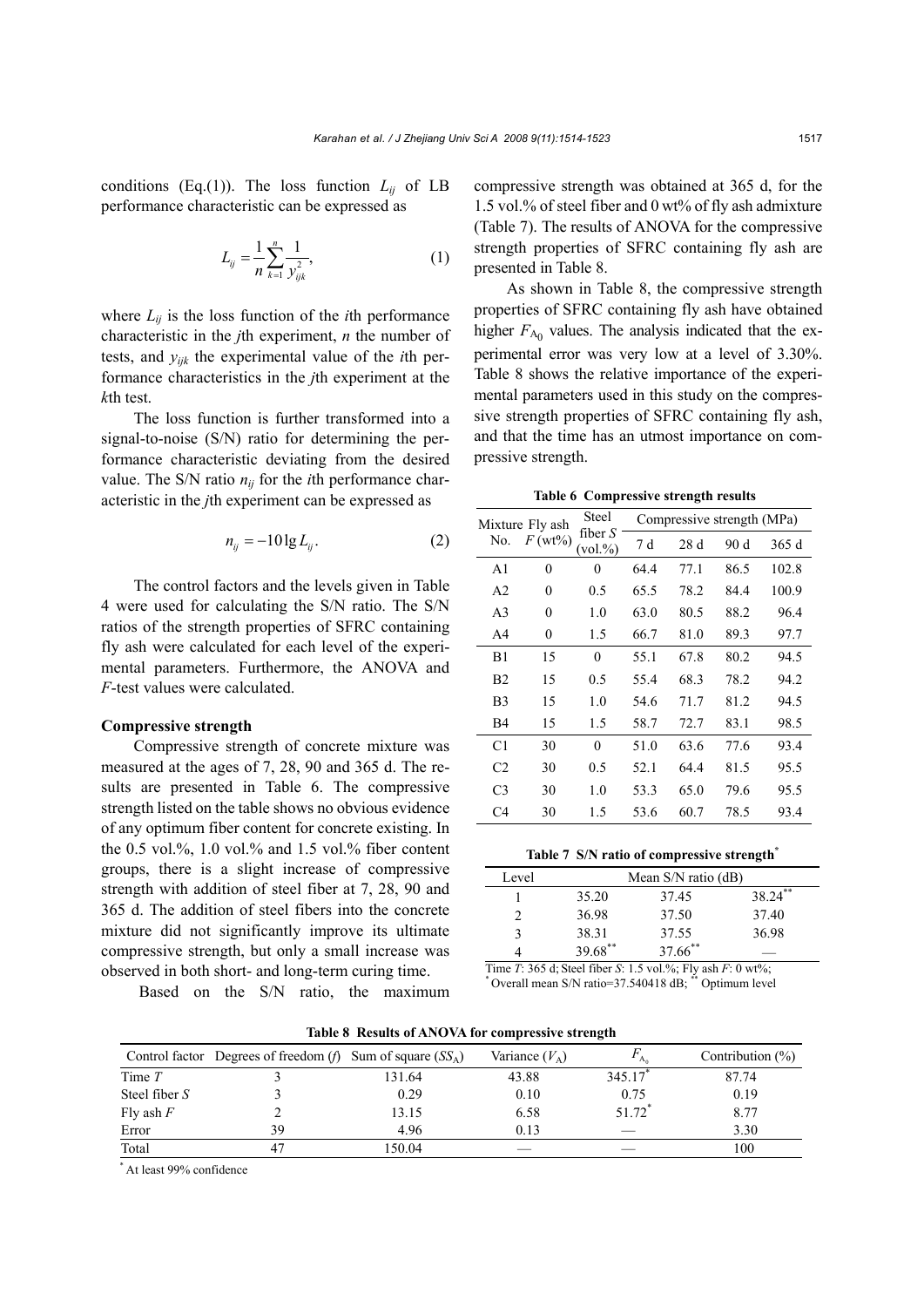#### **Flexural strength**

The flexural strength data, obtained by testing a 100 mm×100 mm×500 mm prism specimen according to the relevant standards TS 10515 (1992), are given in Table 9.

|                | Mixture Fly ash  | <b>Steel</b>              |      |       | Flexural strength (MPa) |       |
|----------------|------------------|---------------------------|------|-------|-------------------------|-------|
| No.            | $F(wt\%)$        | fiber $S$<br>$(vol. \% )$ | 7 d  | 28d   | 90 d                    | 365d  |
| A <sub>1</sub> | $\theta$         | $\theta$                  | 7.61 | 7.82  | 8.01                    | 8.28  |
| A <sub>2</sub> | $\boldsymbol{0}$ | 0.5                       | 7.65 | 7.37  | 7.89                    | 8.04  |
| A <sub>3</sub> | $\theta$         | 1.0                       | 8.18 | 8.24  | 8.77                    | 8.95  |
| A <sub>4</sub> | $\boldsymbol{0}$ | 1.5                       | 9.86 | 10.14 | 11.47                   | 12.05 |
| B1             | 15               | $\theta$                  | 6.28 | 6.71  | 7.67                    | 7.95  |
| B <sub>2</sub> | 15               | 0.5                       | 6.63 | 6.96  | 7.50                    | 7.72  |
| B <sub>3</sub> | 15               | 1.0                       | 6.39 | 7.62  | 7.75                    | 7.98  |
| B4             | 15               | 1.5                       | 8.16 | 9.07  | 10.08                   | 11.96 |
| C1             | 30               | $\theta$                  | 4.85 | 5.89  | 6.27                    | 6.98  |
| C <sub>2</sub> | 30               | 0.5                       | 5.24 | 6.53  | 6.57                    | 6.89  |
| C <sub>3</sub> | 30               | 1.0                       | 5.51 | 6.45  | 7.20                    | 7.66  |
| C4             | 30               | 1.5                       | 6.35 | 8.69  | 9.48                    | 11.58 |

**Table 9 Flexural strength results** 

Steel fibers have no effects on flexural strength at 0.5 vol.% used in this study. However, the improvement started from 0%~15% at 1.0 vol.% and expanded to 30%~66% increment at 1.5 vol.%. These increments were found to be significant.

The increase in flexural tensile strength of concrete with the addition of steel fiber was explained as follows. Under the fourth point loading, the concrete prism specimen was subjected to bending, which results in tensile and compressive stresses depending on the position of distance from neutral axis. At the failure load, resultant compressive stress is nearly 6%~10% of the compressive strength of the material. Therefore, compressive strength does not play an important role in the flexural failure. However, it is the flexural tensile stress and strength that play an important role in the failure of the beam. The tensile stress causes cracking in the beam, and consequently

results in failure. Randomly distributed steel fibers arrest these cracks and stitch them. Therefore, when steel fibers arrest these cracks, the load to fail the beam specimen has to be increased. Thus, steel fiber addition increases the ultimate flexural strength of the material. Based on the S/N ratio, the maximum flexural strength was obtained at 365 d, 1.5 vol.% steel fiber and 0 wt% fly ash admixture (Table 10). The results of ANOVA for the flexural strength properties of SFRC containing fly ash are presented in Table 11.

Table 10 S/N ratio of flexural strength<sup>\*</sup>

| Level |         | Mean S/N ratio (dB) |            |
|-------|---------|---------------------|------------|
|       | 16.60   | 16.84               | $18.77***$ |
| 2     | 17.54   | 16.95               | 17.83      |
| 3     | 18.17   | 17.49               | 16.70      |
|       | 18.75** | $19.79***$          |            |

Time *T*: 365 d; Steel fiber *S*: 1.5 vol.%; Fly ash *F*: 0 wt%; \* Overall mean S/N ratio=37.540418 dB; \*\* Optimum level

As shown in Table 11, the flexural strength properties of SFRC containing fly ash are obtained with higher  $F_{A_0}$  values. The analysis indicated that the experimental error was at a low level (8.99%). Table 11 shows the relative importance of the experimental parameters used in this study on the flexural strength properties of SFRC containing fly ash, and that the steel fiber has an utmost importance on flexural strength.

# MODELLING OF EXPERIMENTAL RESULTS

# **Multilpe linear**-**nonlinear regression analysis of experimental results**

Multiple linear-nonlinear regression is a method used to model the linear and nonlinear relationship between a dependent variable and one or more independent variables. When there are *i* independent variables  $x_1, x_2, \ldots, x_i$ , the linear multiple regression equation is in the general form of

| Table 11 Results 01/11/0 //11/101 Heath at strength |                                                                       |        |                  |                      |                     |  |  |  |
|-----------------------------------------------------|-----------------------------------------------------------------------|--------|------------------|----------------------|---------------------|--|--|--|
|                                                     | Control factor Degrees of freedom ( <i>f</i> ) Sum of square $(SS_A)$ |        | Variance $(V_A)$ |                      | Contribution $(\%)$ |  |  |  |
| Time $T$                                            |                                                                       | 30.82  | 10.27            | $30.41$ <sup>*</sup> | 21.03               |  |  |  |
| Steel fiber S                                       |                                                                       | 68.31  | 22.77            | 67.41                | 46.62               |  |  |  |
| Fly ash $F$                                         |                                                                       | 34.22  | 17.11            | $50.65^*$            | 23.35               |  |  |  |
| Error                                               | 39                                                                    | 13.17  | 0.34             |                      |                     |  |  |  |
| Total                                               |                                                                       | 146.52 |                  |                      | 100                 |  |  |  |
| $A + \frac{1}{2}$                                   |                                                                       |        |                  |                      |                     |  |  |  |

**Table 11 Results of ANOVA for flexural strength** 

\*At least 99% confidence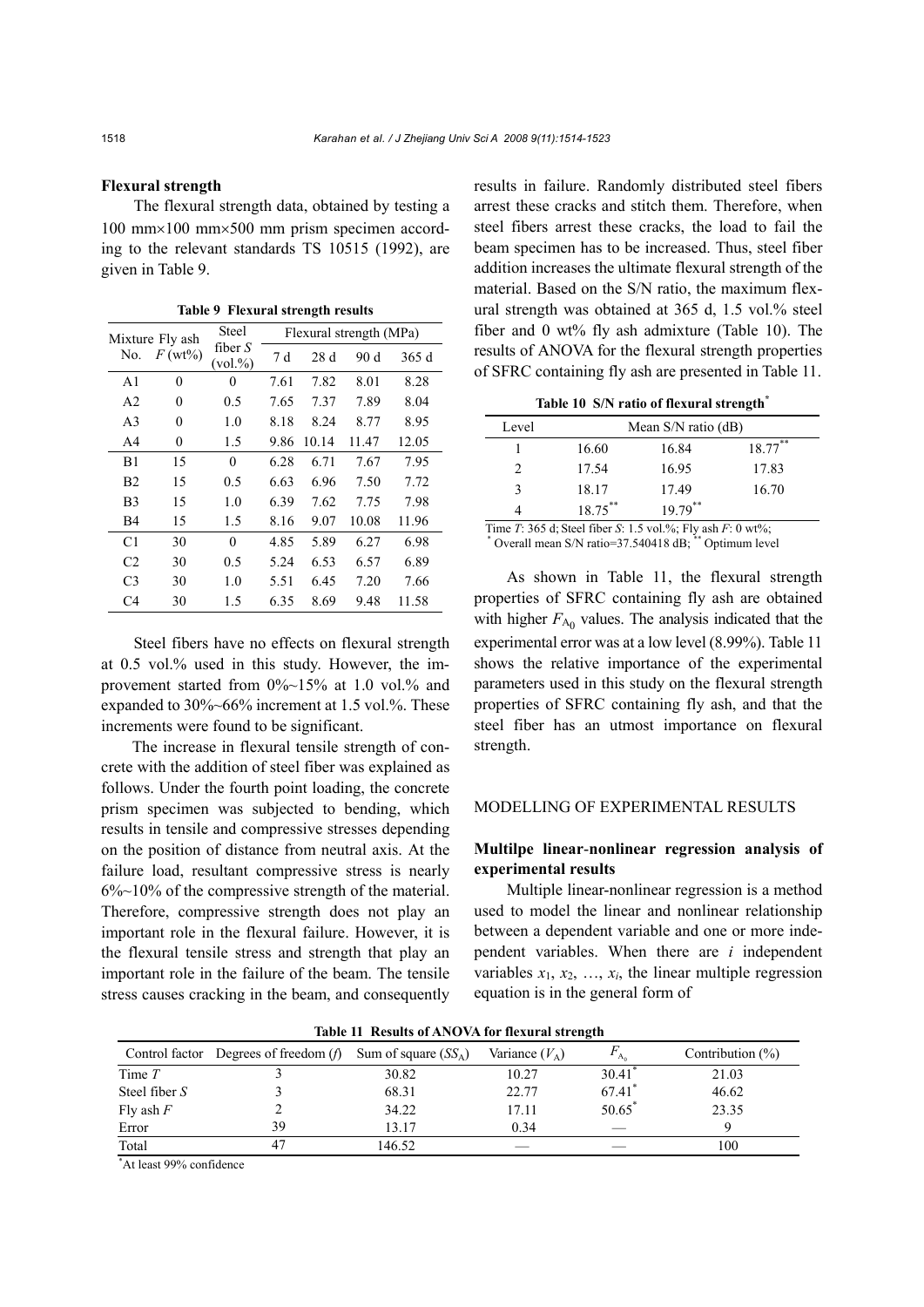$$
y = a_0 + a_1 x_1 + a_2 x_2 + \dots + a_i x_i.
$$
 (3)

The nonlinear multiple regression equations are in the general form as

$$
y = a_0 + a_1 \ln x_1 + a_2 x_2 + a_3 x_3 + \dots + a_i x_i, \tag{4}
$$

$$
y = \exp(a_0 + a_1x_1 + a_2x_2 + \dots + a_ix_i),
$$
 (5)

where *y* is the dependent variable,  $x_1, x_2, ..., x_i$  are the independent variables (explanatory variables) and *a* denotes coefficient vector.

In this study, multiple linear-nonlinear regression analysis was carried out to determine the relations between the dependent variable of compressive or flexural strength (*y*) and the independent variables, i.e., cement  $(x_1)$ , fly ash  $(x_2)$ , sand  $(x_3)$ , gravel  $(x_4)$ , steel fiber  $(x_5)$  and days  $(x_6)$ . All samples were used for multiple linear regression analyses. Multiple linear-nonlinear regression results are presented in Tables 12 and 13.

It can be seen from Tables 12 and 13 that the difference between linear and nonlinear regression models is small. Furthermore, the low correlation coefficient (between 0.80 and 0.72) obtained from multiple regression analysis indicated the suitability of the used relation (power function) and the correctness of the calculated constants.

### **ANN model for prediction of experimental results**

ANNs are biologically inspired and mimic the human brain. They consist of a large number of simple processing elements called as neurons. A schematic diagram for an artificial neuron model is given in Fig.1.

Let  $X=(X_1, X_2, ..., X_n)$  represent the *n* inputs applied to the neuron, where  $W_i$  represents the weight for input  $X_i$  and  $b$  is a bias, then the output of the neuron is given by Eq.(6). These neurons are connected with connection links. Each link has a weight that is multiplied by transmitted signal in network. Each neuron has an activation function to determine the output. There are many kinds of activation functions. Usually nonlinear activation functions such as *sigmoid*, *step* are used. ANNs are trained by experience, when an unknown input is applied to the network, it can generalize from past experiences and produce a new result (Haykin, 1994; Hanbay *et al.*, 2008a; 2008b).

$$
u = \sum_{j=0}^{n} X_j W_j - b, \text{ and } V = f(u). \tag{6}
$$

ANNs are systems that are deliberately constructed to make use of some organizational principles resembling those of the human brain (Haykin, 1994; Hanbay *et al.*, 2008a; 2008b). They represent the new promising generation of information processing systems.

When designing an ANN model, a number of considerations must be taken into account. First of all the suitable structure of the ANN model must be chosen. After this the activation function and the activation values need to be determined. The number of layers and units in each layer must be chosen. Generally desired model consists of a number of layers. The most general model assumes complete interconnections between all units. These connections

**Table 12 Multiple linear regression results**

| Equation                                                           | $a_0$                                    |  | $a_1$ $a_2$ $a_3$ $a_4$ $a_5$ |  | a <sub>6</sub> | $R^2$ |
|--------------------------------------------------------------------|------------------------------------------|--|-------------------------------|--|----------------|-------|
| Compressive<br>strength $(Eq.(3))$                                 | $-337.8$ 0.02 0 0.54 0.71 0.09 0.09 0.78 |  |                               |  |                |       |
| Flexural strength $-437 -0.060 -0.180.530.110.0040.74$<br>(Eq.(3)) |                                          |  |                               |  |                |       |



**Fig.1 Artificial neuron model**

|  | Table 13 Multiple nonlinear regression results |  |
|--|------------------------------------------------|--|
|  |                                                |  |

| Equation                               | $a_0$   | $a_1$   | a,      | $a_3$     | $a_4$        | $a_{5}$ | a <sub>6</sub> |      |
|----------------------------------------|---------|---------|---------|-----------|--------------|---------|----------------|------|
| Compressive strength $(Eq.(4))$ -16.47 |         | $-7.02$ | $-0.09$ | 0.08      | 0.17         | 0.04    | 0.09           | 0.80 |
| Flexural strength $(Eq.(4))$           | $-1.89$ | -36     | $-0.01$ | 0.0008    | 0.000002     | 0.02    | 0.004          | 0.72 |
| Compressive strength $(Eq.(5))$        | $-0.15$ | 0.01    | 0.01    | $-0.0003$ | 0.0000000009 | 0.0001  | 0.001          | 0.77 |
| Flexural strength $(Eq.(5))$           | $-0.26$ | 0.006   | 0.004   | $-0.0002$ | 0.0000003    | 0.003   | 0.0005         | 0.75 |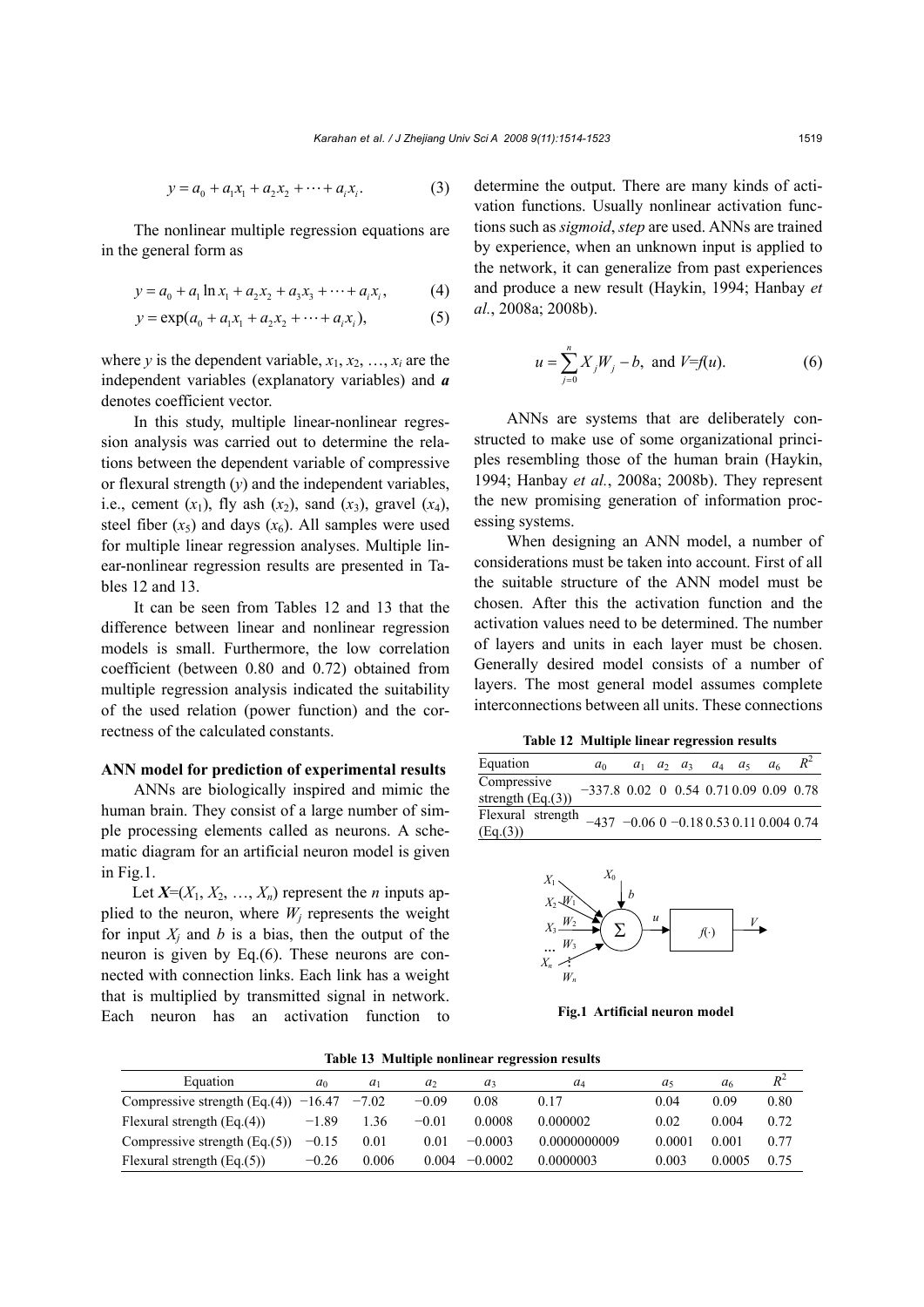can be bidirectional or unidirectional. ANN can create its own organization or representation of the information it receives during learning time (Haykin, 1994; Hanbay *et al.*, 2008a; 2008b). There are many kinds of ANN structures. One of these is multilayer feedforward ANN as shown in Fig.2.



**Fig.2 Multilayer feed forward neural network structure**

In this study, it is proposed to network models by means of six input and two output parameters. The parameters such as amount of cement, fly ash replacement, sand aggregate, gravel aggregate, steel fiber, and age of samples were selected as input variables. The model output variables were the compressive and flexural strength of the concrete. The data were normalized by dividing by max values. The back propagation learning algorithm has been used in a feed-forward, single hidden layer neural network. ANN architecture used for this study is given in Fig.3 (Avcı, 2007; 2008).



The variants of the algorithm used in the study are the Levenberg-Marquardt (LM), scaled conjugate gradient (SCG) and Fletcher-Powell conjugate gra-

dient (CGF) algorithms. The computer program was performed under MATLAB software using the neural network toolbox. In the training, the number of neurons on the hidden layer is 5. A dataset including 48 data samples obtained from experimental studies were used for ANNs. From these, 24 data patterns were used for training the network, and the remaining 24 patterns were randomly selected and used as the test dataset. The results are shown in Figs.4~6.

Figs.4 and 5 present the measured strengths vs predicted strengths by the ANN model with  $R^2$  coefficients. It can be seen from Figs.4a and 5a that the ANN model predicts the compressive and flexural strength of the SFRC containing fly ash with  $R^2$  of 0.96 and 0.84, respectively. However, Figs.4b, 5b, 4c and 5c show that the ANN model predicts the compressive and flexural strength of the SFRC containing fly ash with  $R^2$  of 0.75, 0.75, 0.93 and 0.75, respectively. The training performance during the training process is given in Fig.6 showing that the SCG and the CGF algorithms are not completely learning but the LM algorithm is the best learning algorithm for this study. The obtained results in this study are similar to those of Altun *et al.*(2008).

## **CONCLUSION**

In this study, an ANN model for the strength properties of the SFRC containing fly ash was devised. By comparing laboratory and computer work, the following conclusions can be drawn.

 The addition of steel fibers into concrete mixture did not significantly improve its ultimate compressive strength. Based on the S/N ratio, the optimum parameters for the compressive strength was obtained at 365 d, 1.5 vol.% steel fiber and 0 wt% fly ash admixture. Based on ANOVA and *F*-test, it was found that the most effective parameters on the compressive strength were (in descending order) time, fly ash percentage and steel fiber percentage.

 Steel fibers have no effects on flexural strength at 0.5 vol.% in this study. However, an improvement of 0~15% was observed at 1.0 vol.% and expanded to 30%~66% at 1.5 vol.%. Based on the S/N ratio, the optimum parameters for the flexural strength was obtained at 365 d, 1.5 vol.% steel fiber and 0 wt% fly ash admixture. Based on ANOVA and *F*-test, it was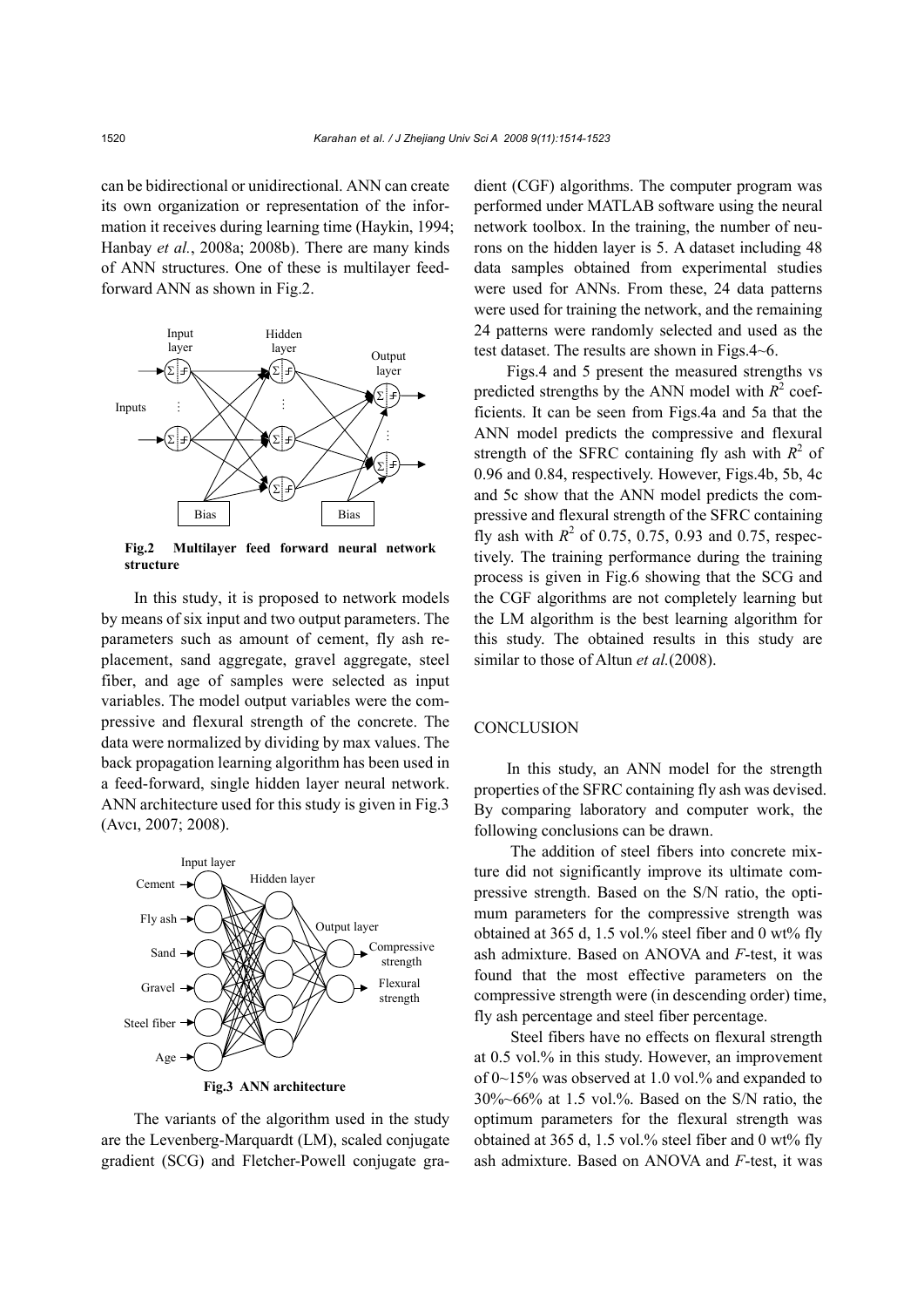

**Fig.4 Linear relationship between measured and predicted compressive strengths. (a) LM algorithm; (b) SCG algorithm; (c) CGF algorithm**



**Fig.5 Linear relationship between measured and predicted flexural strength. (a) LM algorithm; (b) SCG algorithm; (c) CGF algorithm**



**Fig.6 Training performance. (a) LM algorithm; (b) SCG algorithm; (c) CGF algorithm**

found that the most effective (in a descending order) parameters on the flexural strength were steel fiber, fly ash percentage and time.

 Correlation coefficients obtained from multiple linear-nonlinear regression analysis for compressive strength are 0.78, 0.80, and 0.77, respectively, while those for flexural strength are 0.74, 0.72, and 0.75, respectively.

Three ANN algorithms were tested for this

study. The LM algorithm is the best learning algorithm for this study. Furthermore, the comparison of the results obtained with ANN and with multiple linear-nonlinear regression shows that ANN is more useful than multiple linear-nonlinear regression models because it operates more rapidly and easily with higher correlation coefficients. Therefore, ANN can be used to predict the strength properties of SFRC containing fly ash either in the long- or short-term.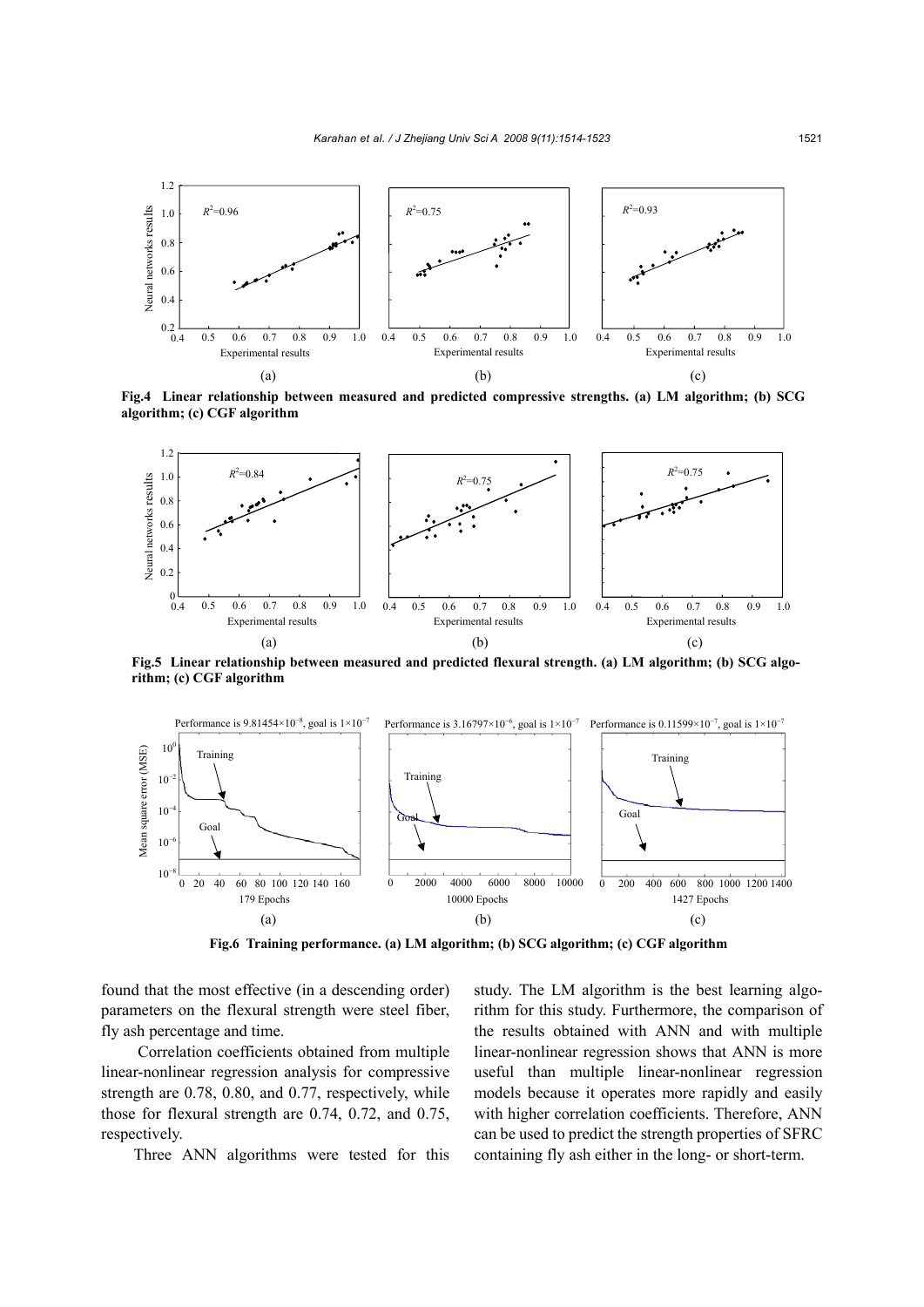#### **References**

- Altun, F., Haktanir, T., Arı, K., 2007. Effects of steel fiber addition on mechanical properties of concrete and RC beams. *Construction and Building Materials*, **21**(3):654- 661. [doi:10.1016/j.conbuildmat.2005.12.006]
- Altun, F., Kişi, O., Aydin, K., 2008. Predicting the compressive strength of steel fiber added lightweight concrete using neural network. *Computational Materials Science*, **42**(2):259-265. [doi:10.1016/j.commatsci.2007.07.011]
- ASTM C-618, 1998. Standard Specification for Coal Fly Ash and Raw or Calcined Natural Pozzolan for Use as a Mineral Admixture in Concrete. Annual Book of ASTM Standards.
- Avcı, E., 2007. A new optimum feature extraction and classification method for speaker recognition: GWPNN. *Expert Systems with Applications*, **32**(2):485-498.
- Avcı, E., 2008. Comparison of wavelet families for texture classification by using wavelet packet entropy adaptive network based fuzzy inference system. *Applied Soft Computing*, **8**(1):225-231.
- Banthia, N., Mani, M., 1993. Toughness indices of steel fiber reinforced concrete at subzero temperatures. *Cement and Concrete Research*, **23**(4):863-873. [doi:10.1016/0008- 8846(93)90040-G]
- Beddar, M., Belgaraa, L., Ayadat, T., 2004. Optimising of steel fiber reinforced concrete mix design. *Journal of Civil Engineering Research and Practice*, **1**:67-75.
- Demir, F., 2008. Prediction of elastic modulus of normal and high strength concrete by artificial neural networks. *Construction and Building Materials*, **22**(7):1428-1435. [doi:10.1016/j.conbuildmat.2007.04.004]
- Ding, Y., Kusterle, W., 2000. Compressive stress-strain relationship of steel fibre-reinforced concrete at early age. *Cement and Concrete Research*, **30**(10):1573-1579. [doi:10.1016/S0008-8846(00)00348-3]
- Eren, O., Celik, T., 1997. Effect of silica fume and steel fibers on some properties of high-strength concrete. *Construction and Building Materials*, **11**(7-8):373-382. [doi:10. 1016/S0950-0618(97)00058-5]
- Fazel Zarandi, M.H., Türksen, I.B., Sobhani, J., Ramezanianpour, A.A., 2008. Fuzzy polynomial neural networks for approximation of the compressive strength of concrete. *Applied Soft Computing*, **8**(1):488-498. [doi:10.1016/j. asoc.2007.02.010]
- Gao, J., Sun, W., Morino, K., 1997. Mechanical properties of steel fiber-reinforced, high-strength, lightweight concrete. *Cement and Concrete Composites*, **19**(4):307-313. [doi:10.1016/S0958-9465(97)00023-1]
- Hanbay, D., Turkoglu, I., Demir, Y., 2008a. An expert system based on wavelet decomposition and neural network for modeling chua's circuit. *Expert Systems with Applications*, **34**(4):2278-2283. [doi:10.1016/j.eswa.2007.03.002]
- Hanbay, D., Turkoglu, I., Demir, Y., 2008b. Prediction of wastewater treatment plant performance based on wavelet packet decomposition and neural networks. *Expert Systems with Applications*, **34**(2):1038-1043. [doi:10.1016/j. eswa.2006.10.030]
- Haykin, S., 1994. Neural Networks, a Comprehensive Foundation. Macmillian College Publishing Comp. Inc., New York, p.445.
- Huang, C.K., Zhao, G.F., 1995. Properties of steel fiber reinforced concrete containing larger coarse aggregate. *Cement and Concrete Composites*, **17**(3):199-206. [doi:10. 1016/0958-9465(95)00012-2]
- Khaloo, A.R., Kim, N., 1996. Mechanical properties of normal to high-strength steel fiber-reinforced concrete. *Cement Concrete and Aggregates*, **18**(2):92-97.
- Kumar, V., Sinha, A.K., Prasad, M.M., 2005. Static Modulus of Elasticity of Steel Fiber Reinforced Concrete. Proceedings of the International Conference on Cement Combinations for Durable Concrete. Dundee Scotland, UK, p.527-536.
- Liao, Y.S., Chu, Y.Y., Yan, M.T., 1997. Study of wire breaking process and monitoring of WEDM. *International Journal of Machine Tools and Manufacture*, **37**(4):555-567. [doi:10.1016/S0890-6955(95)00049-6]
- Lin, J.L., Wang, K.S., Yan, B.H., Tarng, Y.S., 2000. An investigation into improving worn electrode reliability in the electrical discharge machining process. *The International Journal of Advanced Manufacturing Technology*, **16**(2): 113-119. [doi:10.1007/s001700050016]
- Ling, T., Jiang, J., 1994. Mechanical properties of concrete reinforced by glass fiber, steel fiber or mixed glass-steel fiber. *China Journal of Highway and Transport*, **7**:67-74.
- Lok, T.S., Pei, J.S., 1998. Flexural behavior of steel fiber reinforced concrete. *Journal of Materials in Civil Engineering*, **10**(2):86-97. [doi:10.1061/(ASCE)0899-1561 (1998)10:2(86)]
- Mindess, S., Chen, L., Morgan, D.R., 1994. Determination of the first-crack strength and flexural toughness of steel fiber-reinforced concrete. *Advanced Cement Based Materials*, **1**(5):201-208. [doi:10.1016/1065-7355(94)90025- 6]
- Nataraja, M.C., Dhang, N., Gupta, A.P., 1999. Stress-strain curves for steel-fiber reinforced concrete under compression. *Cement and Concrete Composites*, **21**(5-6):383- 390. [doi:10.1016/S0958-9465(99)00021-9]
- Ross, P.J., 1996. Taquchi Tecniques for Quality Engineering. McGraw-Hill, New York, p.329.
- Song, P.S., Hwang, S., 2004. Mechanical properties of high-strength steel fiber-reinforced concrete. *Construction and Building Material*s, **18**(9):669-673. [doi:10. 1016/j.conbuildmat.2004.04.027]
- Taylor, M., Lydon, F.D., Barr, B.I.G., 1997. Toughness measurements on steel fibre-reinforced high strength concrete. *Cement and Concrete Composites*, **19**(4):329-340.
- Topcu, I.B., Canbaz, M., 2007. Effect of different fibers on the mechanical properties of concrete containing fly ash. *Construction and Building Materials*, **21**(7):1486-1491.
- Topcu, I.B., Sarıdemir, M., 2007. Prediction of properties of waste AAC aggregate concrete using artificial neural network. *Computational Materials Science*, **41**(1):117- 125. [doi:10.1016/j.commatsci.2007.03.010]
- Topcu, I.B., Sarıdemir, M., 2008a. Prediction of rubberized